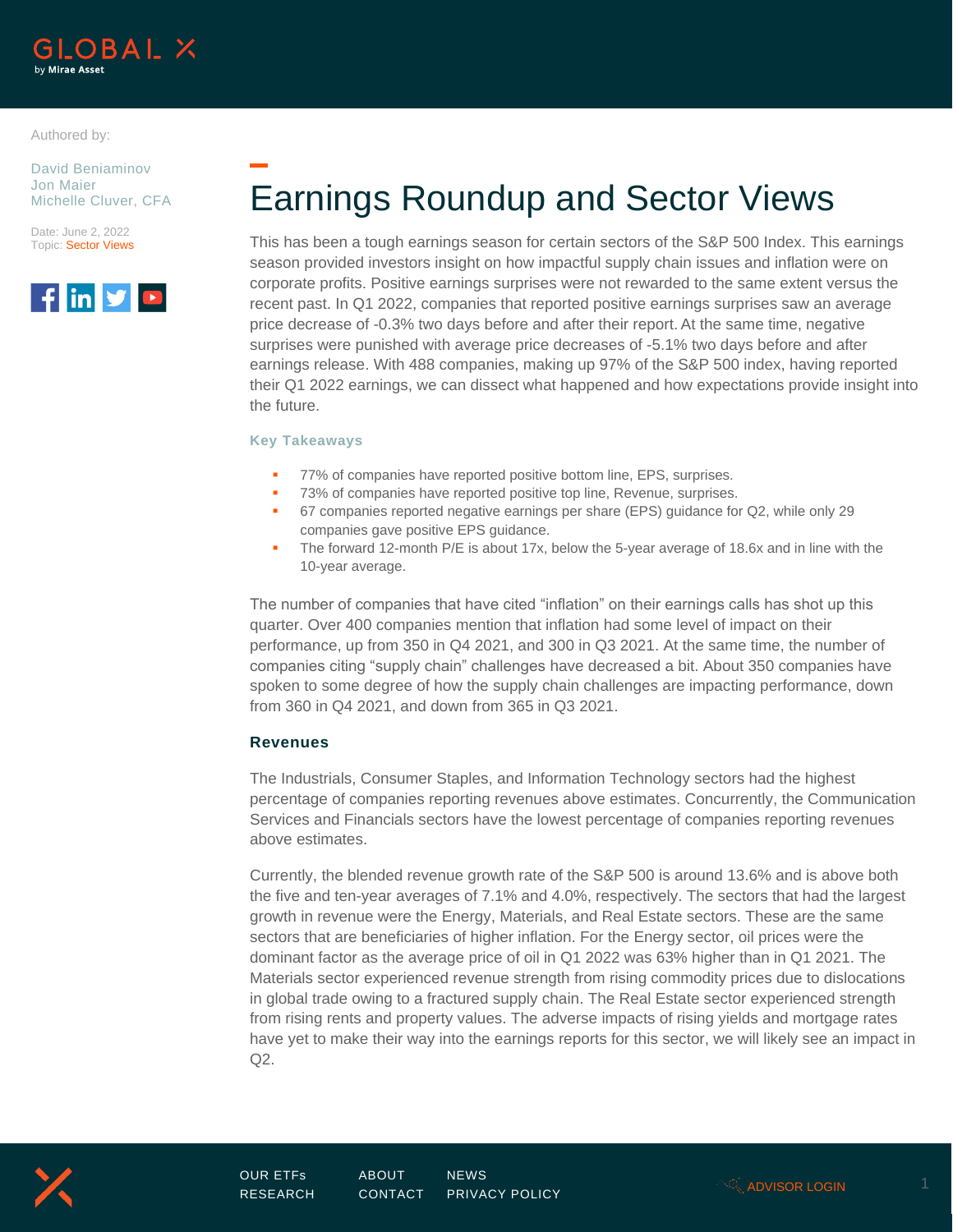

### **Margins**

The blended net profit margin for the S&P500 index in Q1 was around 12.3%, above the five year average, but below the ten year averages of 11.2% and 12.8%, respectively. Seven sectors have reported an increase to their profit margins in Q1 2022 compared to Q1 2021. Energy is the standout, with a 10.5% margin, compared to 4.6% last year.

Real Estate and Information Technology had the widest margins out of all sectors at 36.4% and 24.8%, respectively. Consumer Discretionary and Consumer Staples had the smallest margins at 4.7% and 6.4%, respectively. The Consumer sectors are labor heavy and are prone to wage pressure and higher input costs, which includes elevated transport costs.

Profit margins declined in four sectors: Financials (from 22.6% to 17.6%), Consumer Discretionary (from 7.6% to 4.7%), Communication Services (from 13.8% to 12.6%), and Consumer Staples (from 6.7% to 6.4%).

#### **Earnings**

The percent of companies beating estimates is about in line with the five-year average and above the ten-year average. On a sector level, Industrials, Consumer Staples, and Information Technology had the highest percent of companies reporting earnings above estimates. While the Consumer Discretionary sector has the lowest percent of companies reporting earnings above estimates.

Nine out of eleven sectors had positive earnings growth – led by Energy, Materials, and Industrials. The two sectors that are reporting negative earnings growth are Consumer Discretionary and Financials.

The earnings outlook for equities remains hazy as many uncertainties remain. Lockdowns in China will likely continue to stall the transport of goods across the Pacific Ocean. The war in Ukraine will likely cause commodity prices to remain elevated and in some cases scarce. A slowing economy will likely weigh on consumer spending and demand. Thus far for Q2 2022, 96 companies have issued EPS projections with about 70% giving negative guidance. This is above both the five and ten-year averages. Much of the negative guidance has come from the Information Technology sector, followed by Industrials, and then Consumer Discretionary.

Improving inflation data in the recent PPI and PCE reports provided markets a glimmer of hope that inflation may have peaked. Combined with more dovish statements from the Federal Reserve helped alleviate equity market selling pressure at the end of May.

Our sector views table, on the next page, provides more detail on sector positioning and the current tailwinds and headwinds for each sector.

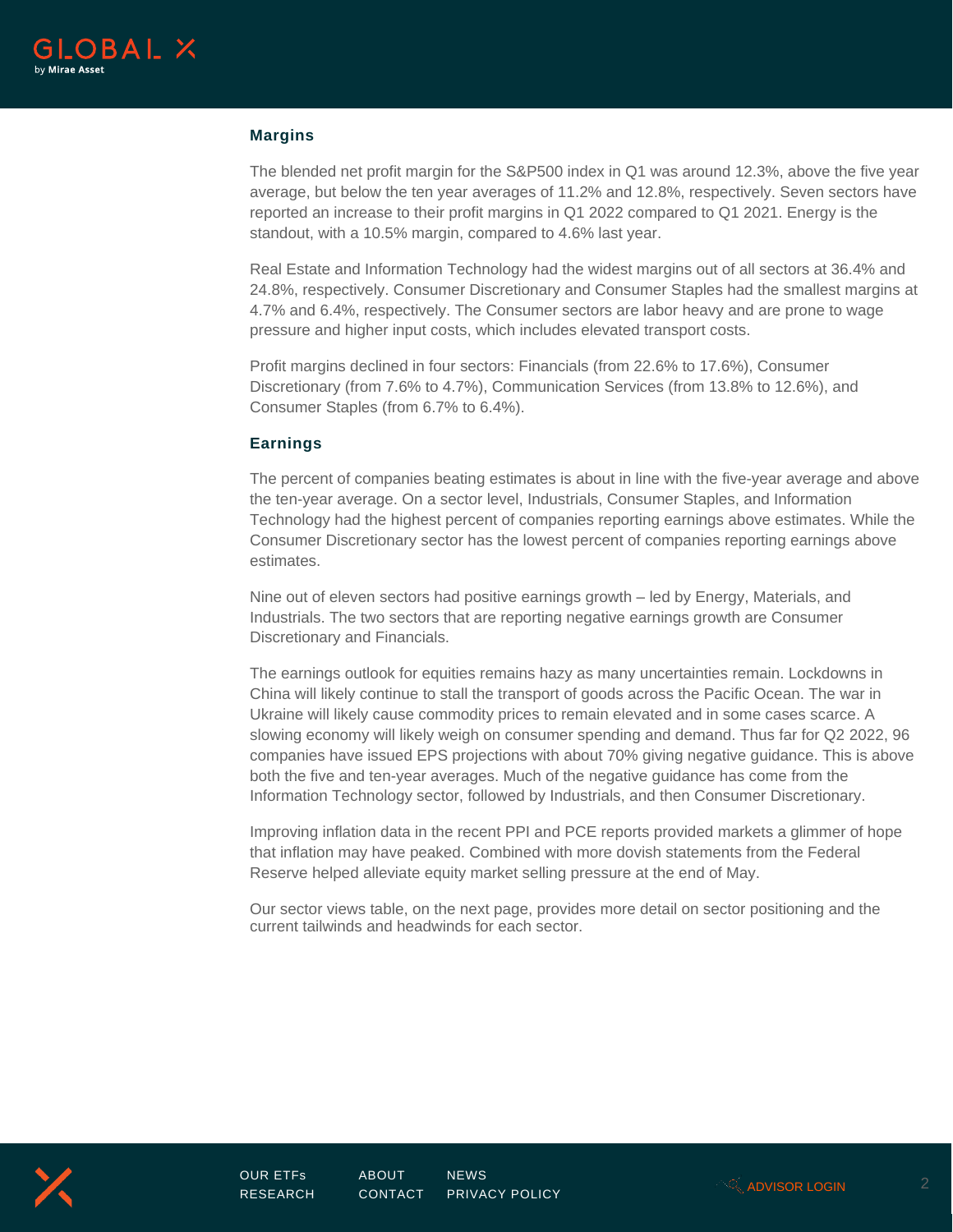

|                                         | <b>Positive Factors</b>                                                                                                                                                | <b>Negative Factors</b>                                                                                                                                                                                                                                                                                                                                                                                                                                                                    | <b>Overall View</b> |
|-----------------------------------------|------------------------------------------------------------------------------------------------------------------------------------------------------------------------|--------------------------------------------------------------------------------------------------------------------------------------------------------------------------------------------------------------------------------------------------------------------------------------------------------------------------------------------------------------------------------------------------------------------------------------------------------------------------------------------|---------------------|
| <b>Communication</b><br><b>Services</b> | The sector is a<br>potential future<br>beneficiary of the<br>development of<br>augmented reality and<br>metaverse.                                                     | Higher interest rates<br>adversely impact the<br>discount rate applied to<br>future earnings and cash<br>flows.                                                                                                                                                                                                                                                                                                                                                                            | <b>Underweight</b>  |
| <b>Consumer</b><br><b>Discretionary</b> | Consumers adapted to<br>the pandemic by<br>increasing their use of<br>online ordering and<br>delivery and in-store<br>pickup.                                          | Consumer Discretionary is a<br>labor-intensive sector. Wage<br>pressure combined with<br>higher input costs in<br>materials and shipping is a<br>risk to margins if companies<br>are not able to pass inflation<br>pressures to the end<br>consumer.<br>This sector is adversely<br>impacted by supply chain<br>disruptions, especially the<br>semiconductor shortage in<br>the automotive industry.<br>Delays in shipping by sea<br>and heightened costs in air<br>freight are headwinds. | <b>Underweight</b>  |
| <b>Consumer</b><br><b>Staples</b>       | High inflation and<br>slower real economic<br>growth may force<br>consumers to prioritize<br>staples over<br>discretionary<br>purchases.                               | Inflation may negatively<br>impact margins for<br>companies that cannot pass<br>through rising material costs<br>to the end consumer. In our<br>pricing power analysis,<br><b>Consumer Staples generally</b><br>scored poorly.<br>Higher transport costs by air<br>and sea may negatively<br>impact company margins. <sup>1</sup>                                                                                                                                                          | Overweight          |
| <b>Energy</b>                           | <b>Escalated tensions</b><br>with Russia, a large<br>natural gas exporter to<br>Europe, could lead to<br>elevated energy prices<br>globally for an<br>extended period. | Continued COVID-19<br>lockdowns in China could<br>further reduce economic<br>growth expectations,<br>weighing on oil demand.                                                                                                                                                                                                                                                                                                                                                               | Overweight          |

# **CURRENT VIEWS ON U.S. SECTORS**

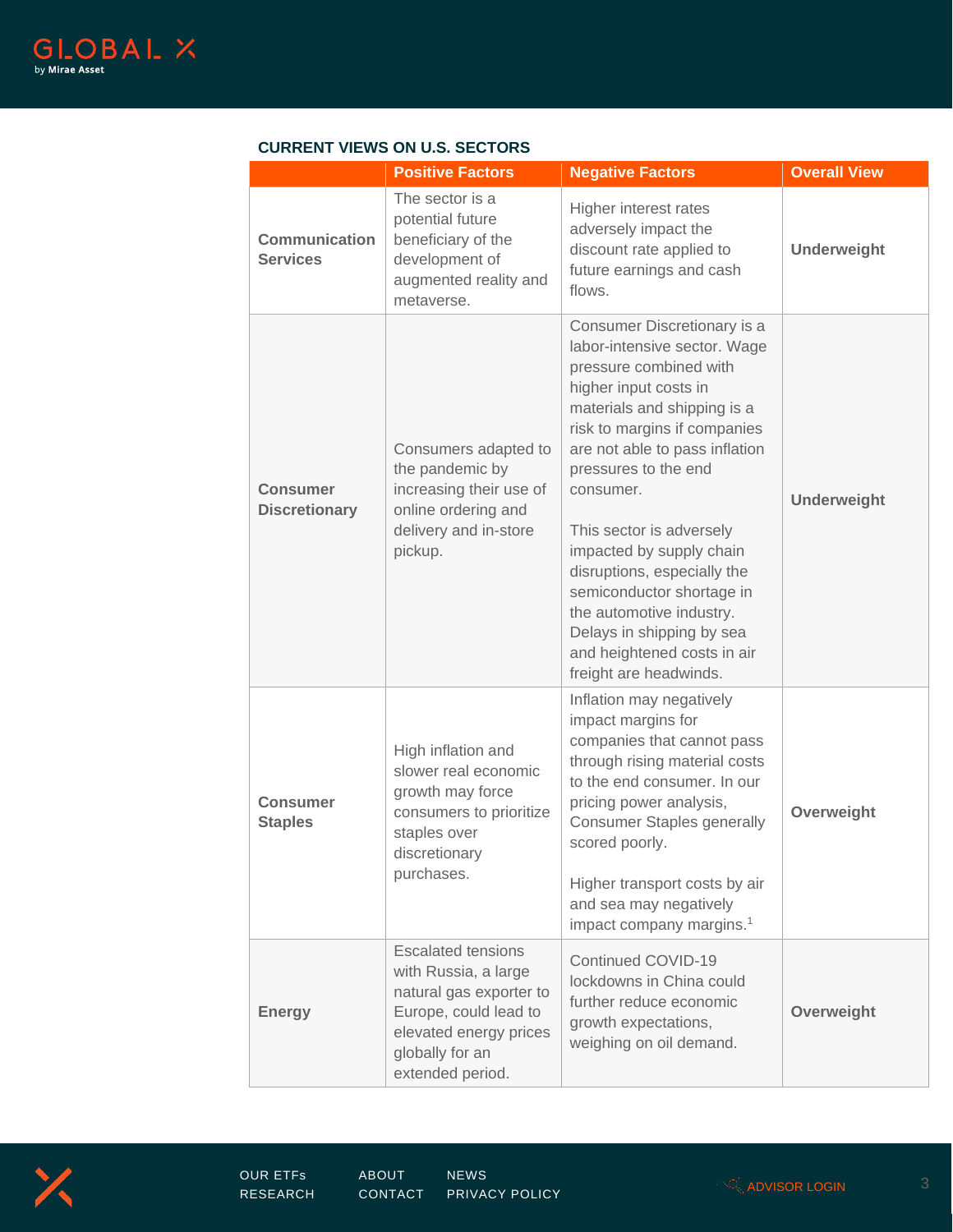

|                                         | Hurricane season and<br>concerns about low<br>storage levels may<br>provide near-term<br>support for the Energy<br>sector.                                                                                                                                                       | The Energy sector is<br>sensitive to the economic<br>cycle. Should elevated<br>energy and food prices<br>detract from real economic<br>growth, reduced demand<br>pressures may shorten the<br>commodity cycle. |                      |
|-----------------------------------------|----------------------------------------------------------------------------------------------------------------------------------------------------------------------------------------------------------------------------------------------------------------------------------|----------------------------------------------------------------------------------------------------------------------------------------------------------------------------------------------------------------|----------------------|
| <b>Financials</b>                       | The Financial sector<br>could benefit from<br>higher interest rates<br>with the Fed starting<br>their interest rate rising<br>cycle.                                                                                                                                             | Russia's invasion of Ukraine<br>increased inflation<br>expectations while reducing<br>expectations for real<br>economic growth.<br>Flatter yield curve and<br>elevated inflation weighs on<br>sector.          | <b>Market Weight</b> |
| <b>Health Care</b>                      | Demographics favor<br>the Health Care sector<br>due to the aging global<br>population and the<br>growing middle class<br>in emerging markets.<br>Sector is showing<br>strong fundamentals,<br>quality, and record<br>discounts vs. the S&P<br>500 on a forward P/E<br>basis. $2$ | Drug pricing pressure<br>remains a risk, though the<br>legislative process is slow,<br>and no meaningful legislation<br>is currently expected to be<br>passed.                                                 | Overweight           |
| <b>Industrials</b>                      | The Industrials sector<br>is a beneficiary of<br>rising GDP, interest<br>rates, inflation, and<br>possible infrastructure<br>spending.<br>Re-shoring and a shift<br>towards automation<br>infrastructure spending<br>will likely be a<br>long-term benefit for<br>Robotics & Al. | Elevated leverage,<br>increasingly expensive<br>valuations, and rising<br>earnings volatility may<br>detract from performance. <sup>3</sup><br>Supply chain issues could be<br>a major headwind.               | <b>Market Weight</b> |
| <b>Information</b><br><b>Technology</b> | Software names<br>should benefit from<br>higher CapEx as firms                                                                                                                                                                                                                   | Increased regulatory scrutiny<br>is a risk, and there is                                                                                                                                                       |                      |

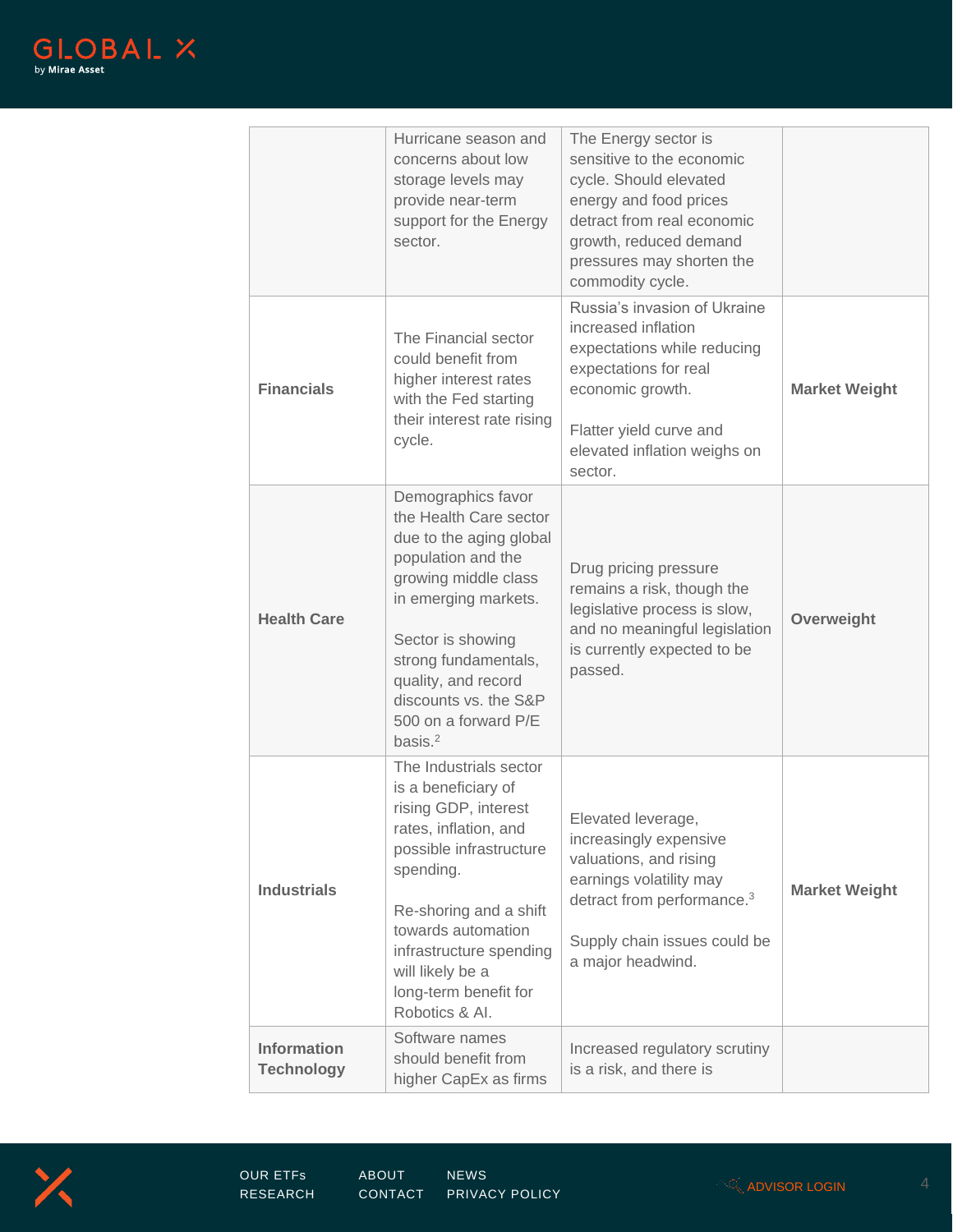

|                    | look to boost<br>productivity amid rising<br>wage inflation. <sup>4</sup><br>The increased<br>adoption of key<br>disruptive technologies<br>like cloud computing,<br>cybersecurity, and<br>cleantech are likely to<br>continue after the<br>pandemic.                                                                                                                                                            | bipartisan support for<br>increased regulation.<br>Rising interest rates<br>negatively impact<br>long-duration growth sectors<br>like Technology.                                                                                                                    | <b>Market Weight</b> |
|--------------------|------------------------------------------------------------------------------------------------------------------------------------------------------------------------------------------------------------------------------------------------------------------------------------------------------------------------------------------------------------------------------------------------------------------|----------------------------------------------------------------------------------------------------------------------------------------------------------------------------------------------------------------------------------------------------------------------|----------------------|
| <b>Materials</b>   | Increased focus on<br>electric vehicle<br>adoption, alternative<br>energy sources, and<br>energy storage should<br>be beneficial to lithium<br>and battery<br>technology.<br>The Materials sector is<br>a beneficiary of<br>inflation, higher raw<br>materials prices and<br>increase CapEx and<br>infrastructure<br>spending.                                                                                   | Chinese lockdowns are likely<br>to weigh on global demand.<br>Earnings growth likely to be<br>weighed down by the strong<br>$d$ ollar. <sup>5</sup>                                                                                                                  | <b>Market Weight</b> |
| <b>Real Estate</b> | The Real Estate sector<br>has the potential to be<br>a source of inflation-<br>protected yield.<br>The focus on real<br>assets and locking in<br>mortgages before<br>yields rise provided a<br>short-term increase in<br>property pricing with<br>inflation pressures<br>building on rents.<br>Strong demand for<br>residential REITs is<br>translating into higher<br>single family and multi-<br>family rents. | Uncertainty about a full<br>return to the office and flex<br>working situations may<br>reduce demand for office<br>space.<br>A fast rise in interest rates,<br>which increases the cost of<br>financing, is a risk if costs<br>cannot be passed along to<br>tenants. | <b>Market Weight</b> |